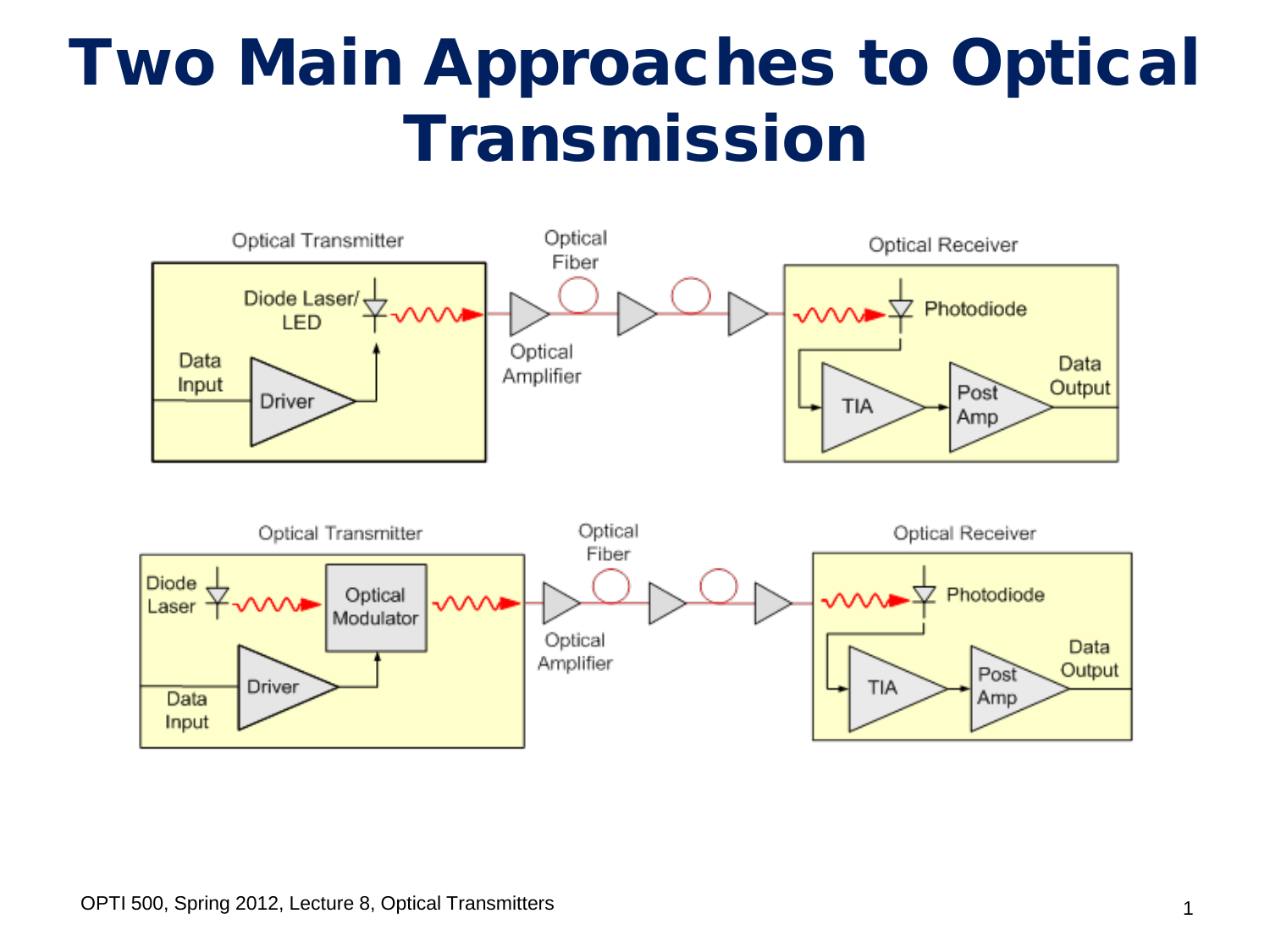## Why go to the trouble of using an external modulator?

Table 7.1 Maximum (unrepeatered) transmission distances over an SMF at 1.55  $\mu$ m for various transmitter types based on Eqs. (7.19), (7.18), and (7.16) with  $D = 17 \text{ ps/(nm} \cdot \text{km})$ .

| <b>Transmitter Type</b>                      | $2.5$ Gb/s        | $10 \text{Gb/s}$   |
|----------------------------------------------|-------------------|--------------------|
| Fabry-Perot laser ( $\Delta \lambda = 3$ nm) | $4 \,\mathrm{km}$ | 1 km               |
| Distributed feedback laser ( $\alpha = 4$ )  | $230 \mathrm{km}$ | $15 \,\mathrm{km}$ |
| External modulator ( $\alpha = 0$ )          | 960 km            | 60 km              |

From Broadband circuits for optical fiber communication, Eduard Säckinger, Wiley 2005

#### • An external modulator offers extended transmission distance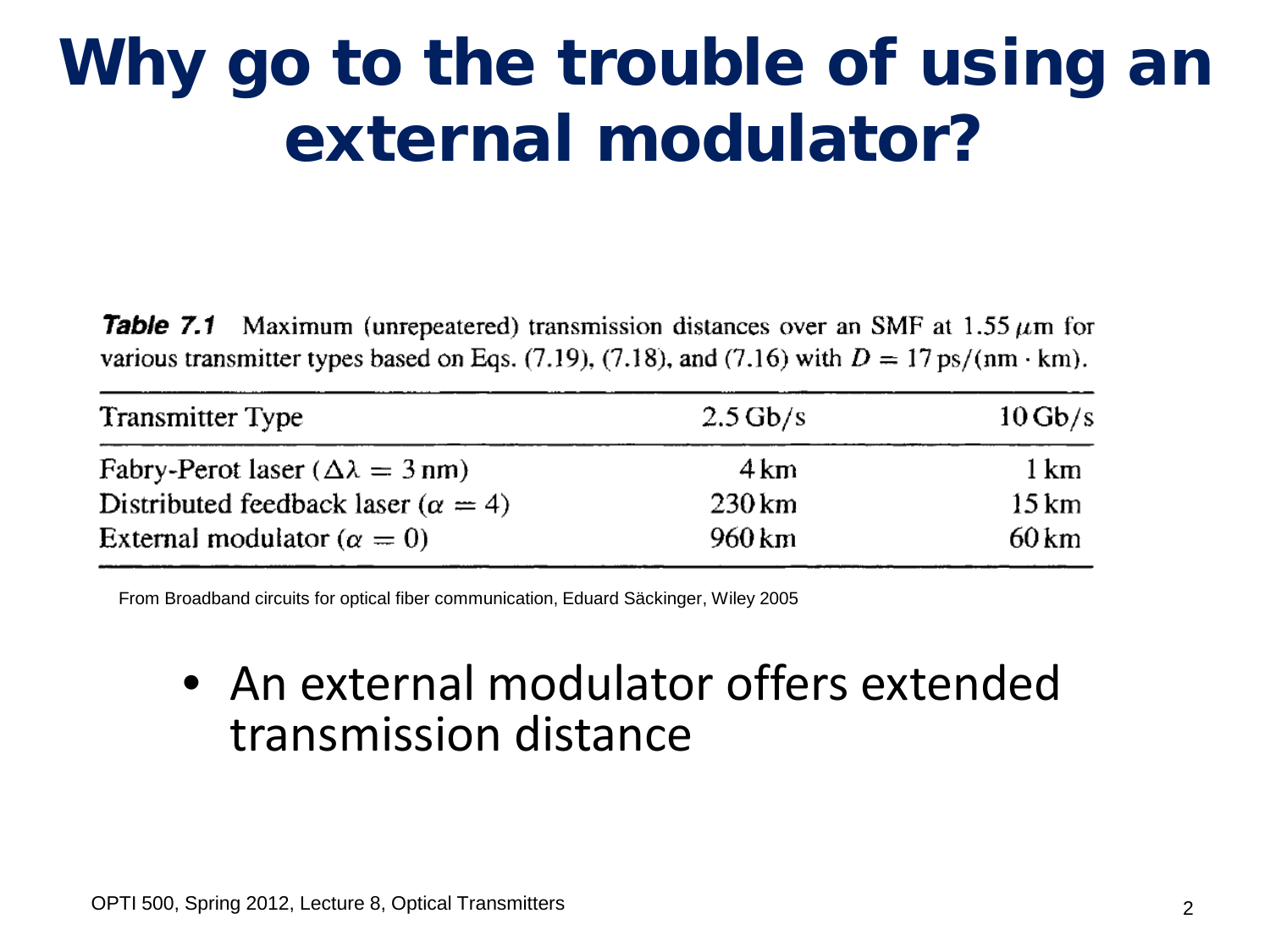## More Detailed Limits to Transmission Distance



from Broadband Circuits for Optical Fiber Communication, Eduard Säckinger, Wiley 2005

- Limits Due to Chromatic Dispersion
- $FP = Fabry$  Perot Laser
- DFB = Distributed Feedback Laser
- EM = External Modulation OPTI 500, Spring 2012, Lecture 8, Optical Transmitters

Limits due to Polarization Mode Dispersion

• PMD = Polarization Mode Dispersion

Limits due to Optical Attenuation in Fiber

- $p-i-n = Photodetector$
- OA = Optically Pre-Amplified Photodetector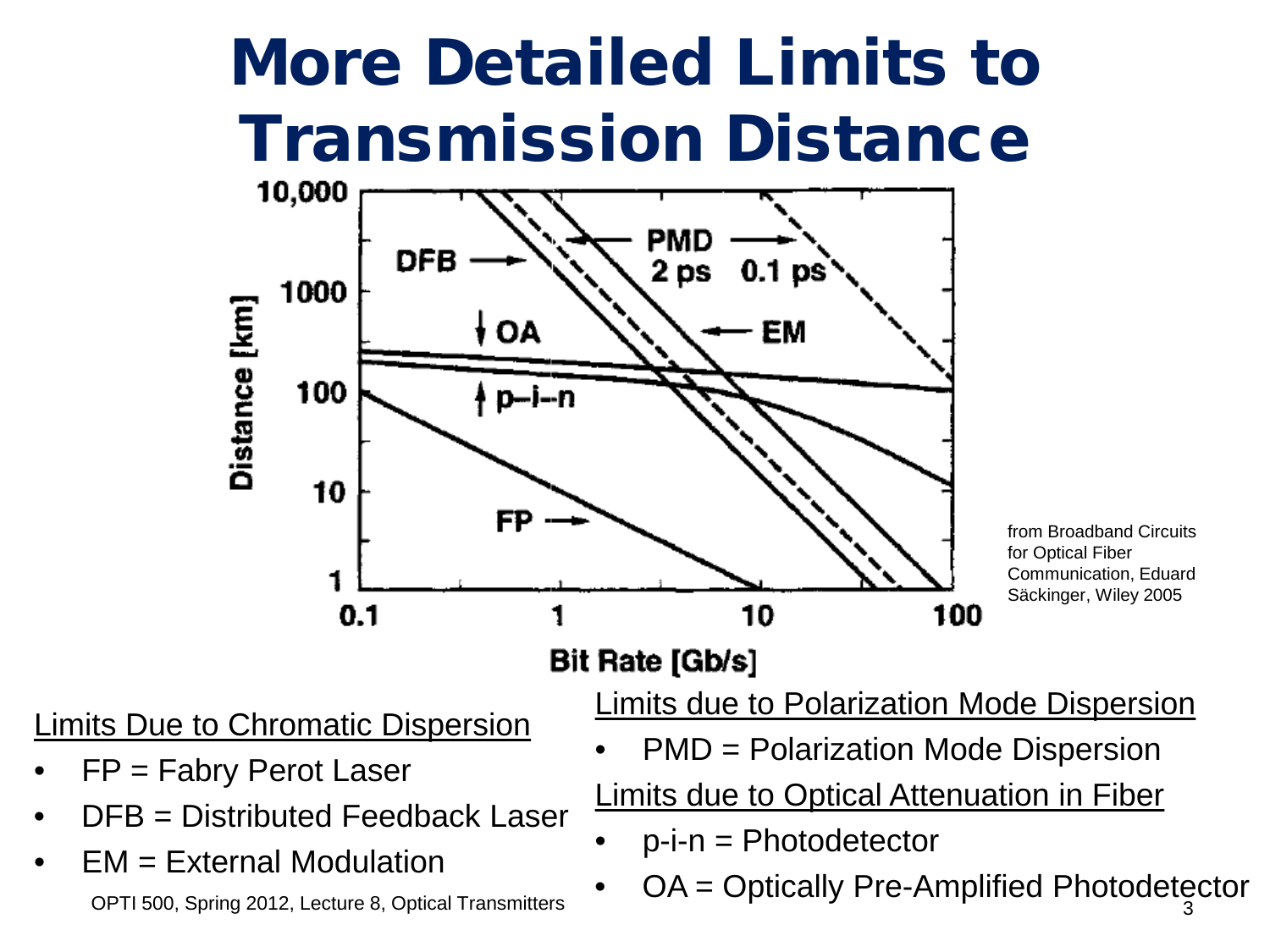## The Inside of an Optical Transmitter



- The transmitter includes components for control of temperature and average power
- A transmitter often contains circuitry for re-shaping and re- timing data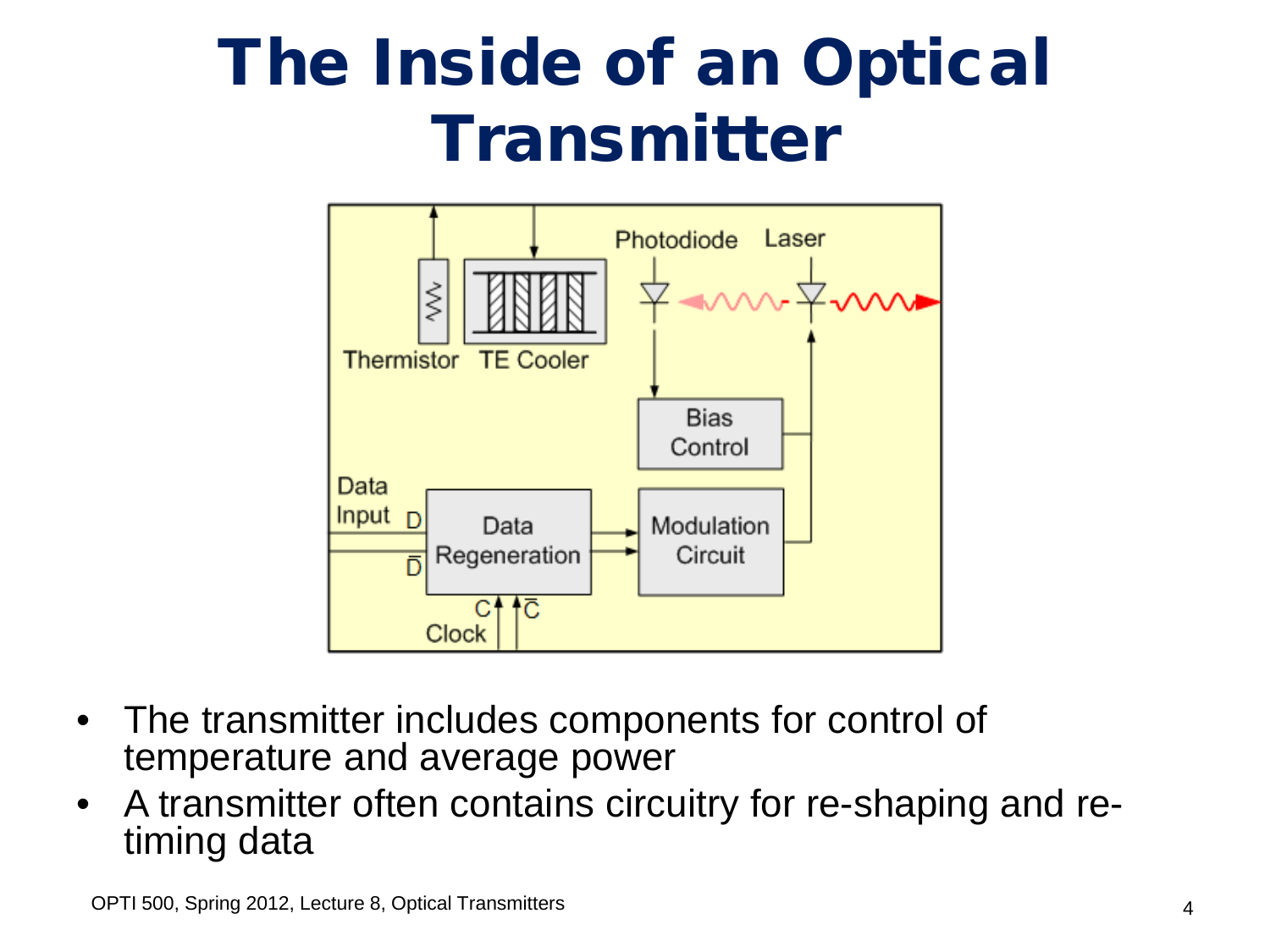## Basic Laser/Modulator Drive **Circuitry**

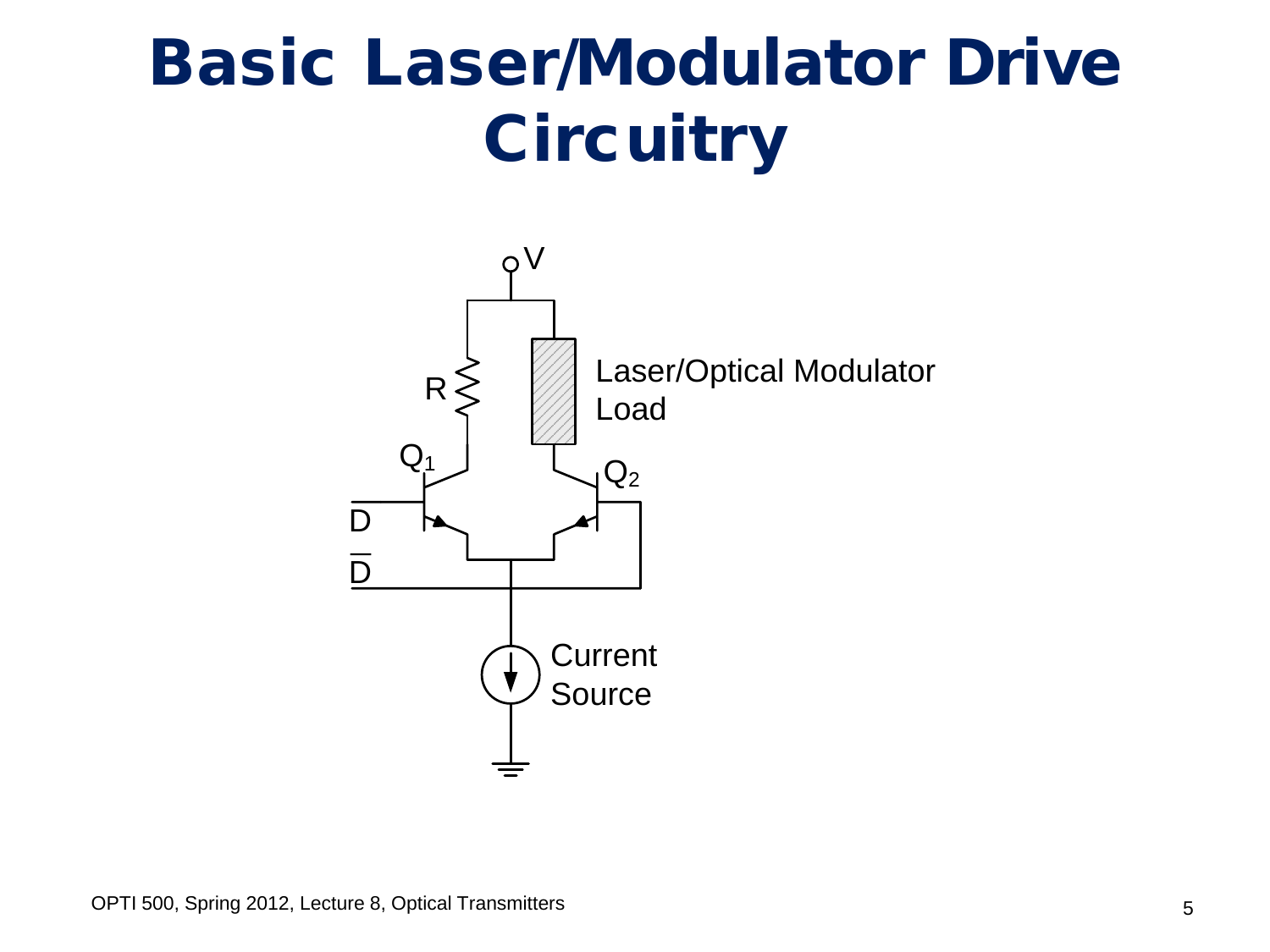# Why do we use current steering?



• A constant current to the ground through the current source avoids current transients due to parasitic capacitances and inductances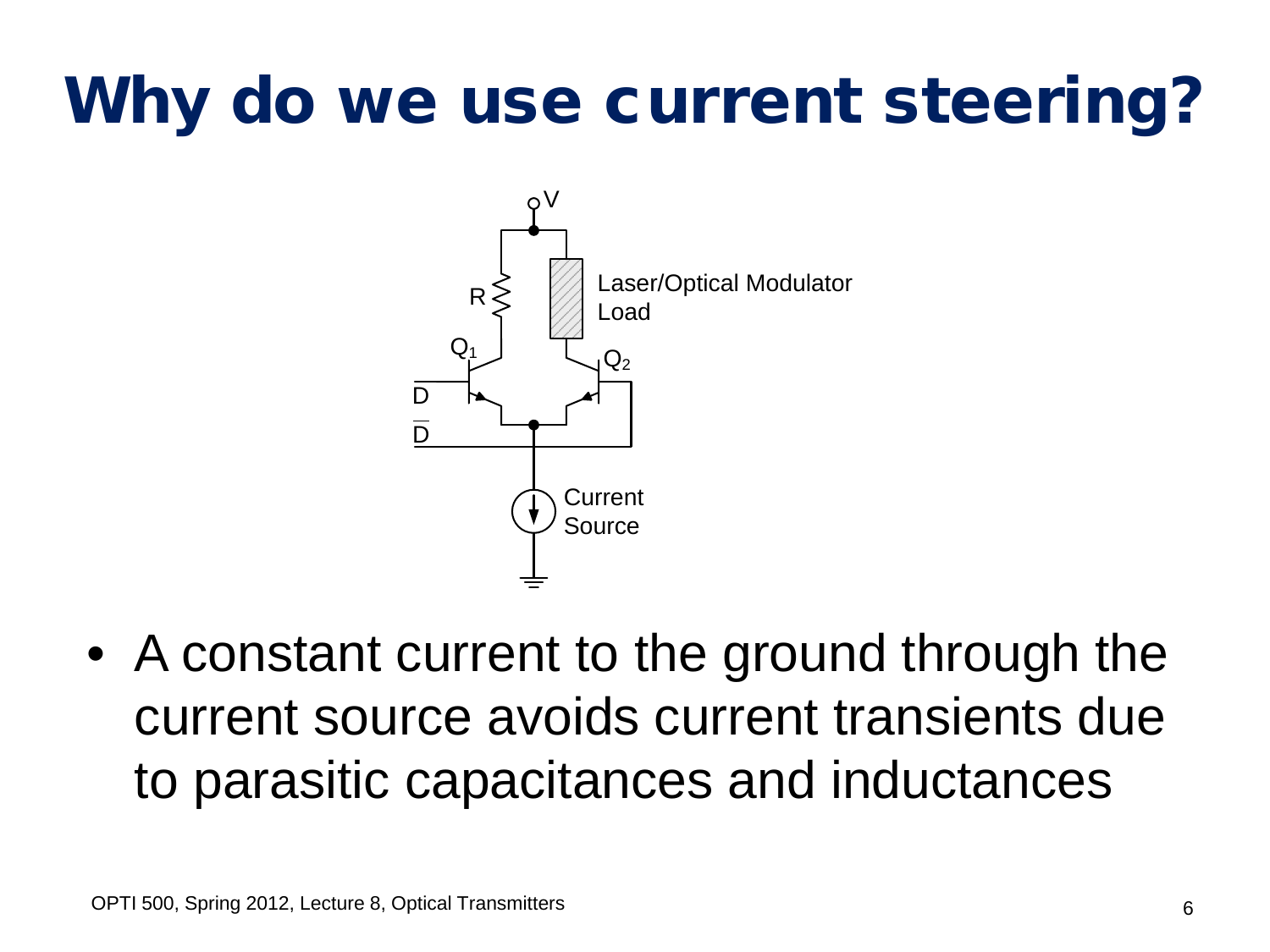# Why do we use differential input?



• The differential design is insensitive to common-mode noise and avoids the need for an input reference voltage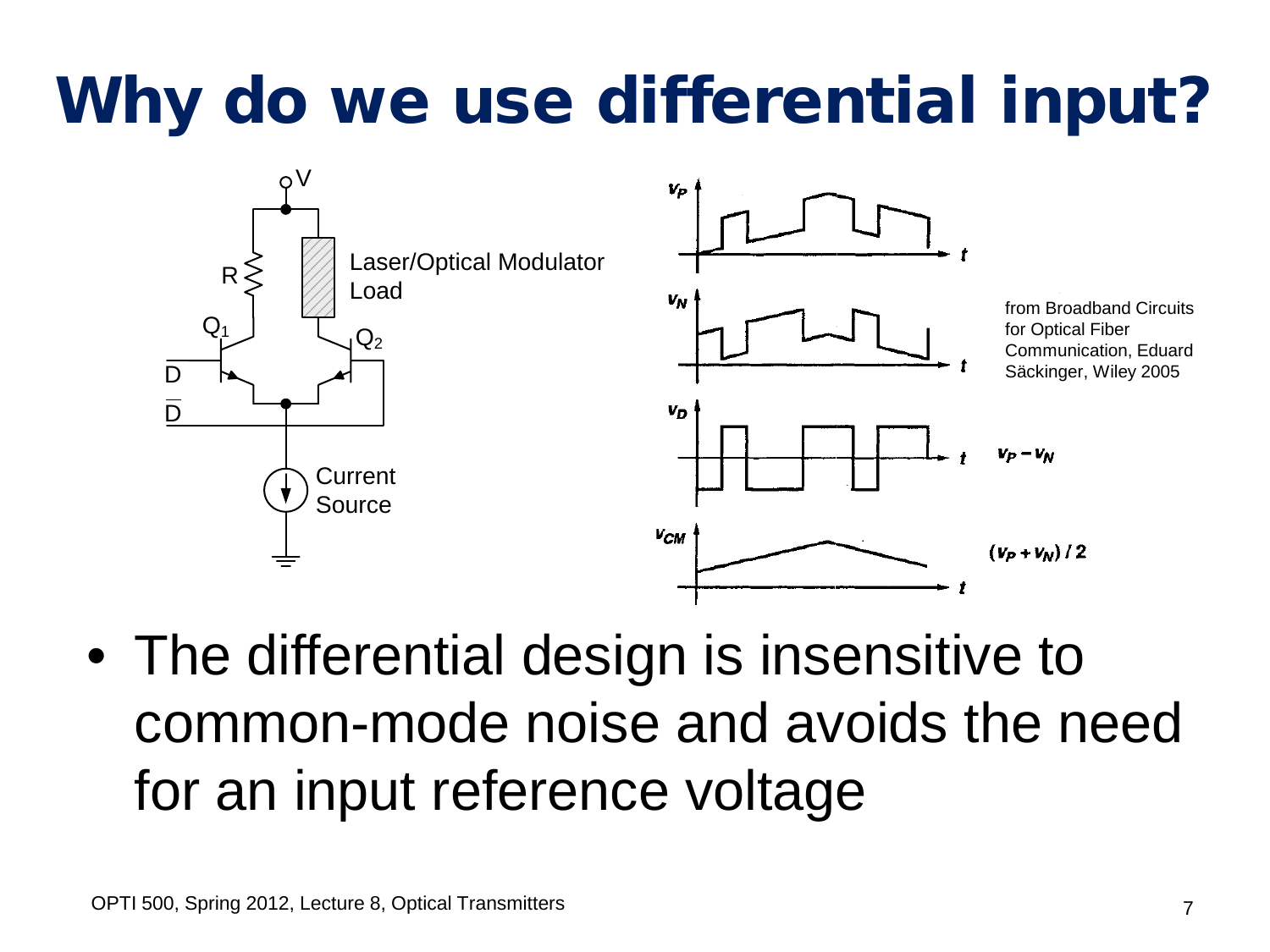## Drive Circuitry with an Additional Predriver



• The predriver conditions the signals for input to transistors  $Q_1$  and  $Q_2$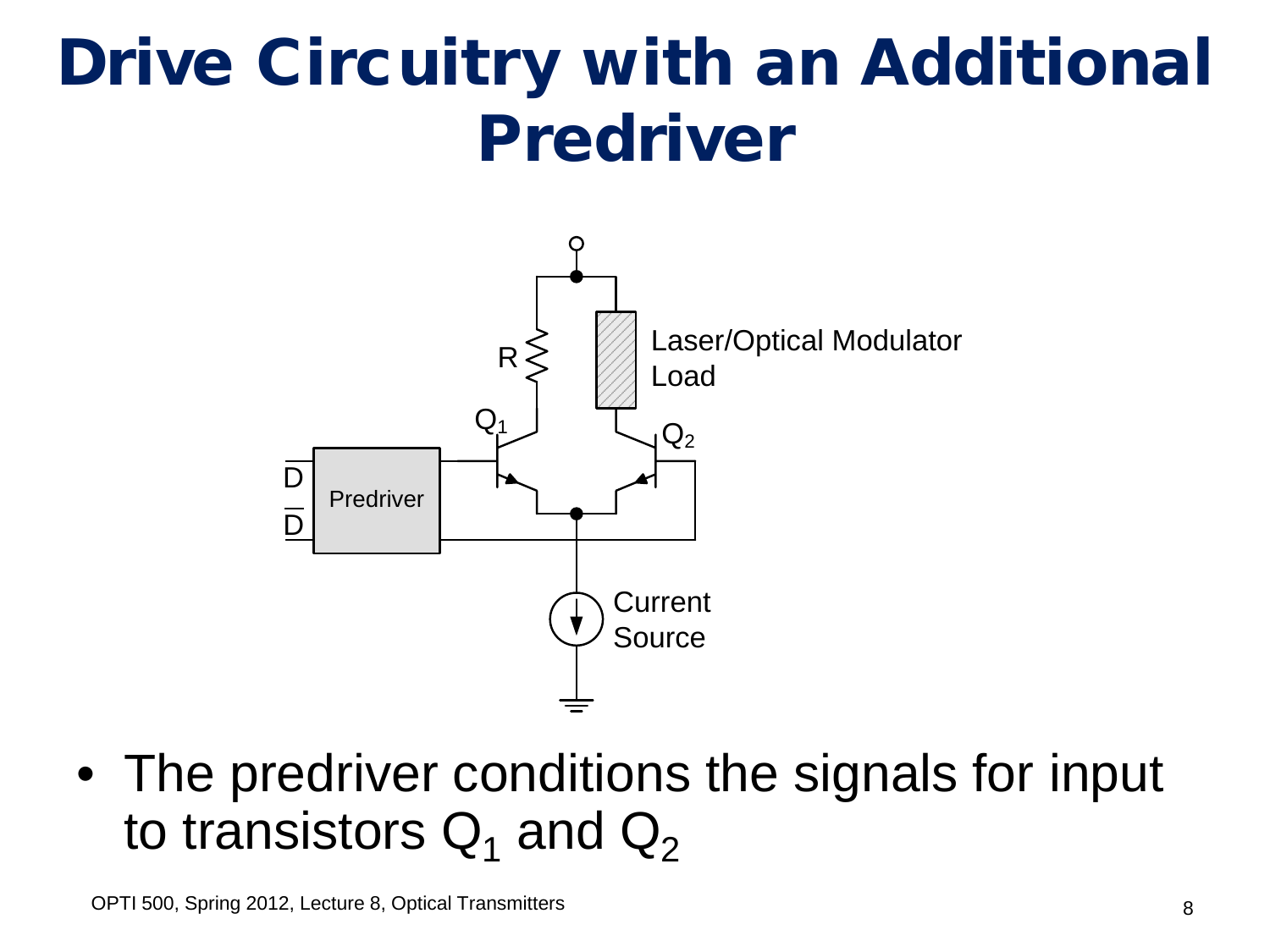## Laser Load for the Drive Circuitry



• The resistor  $R_s$ , dampens current oscillations due to parasitic inductances in the circuitry